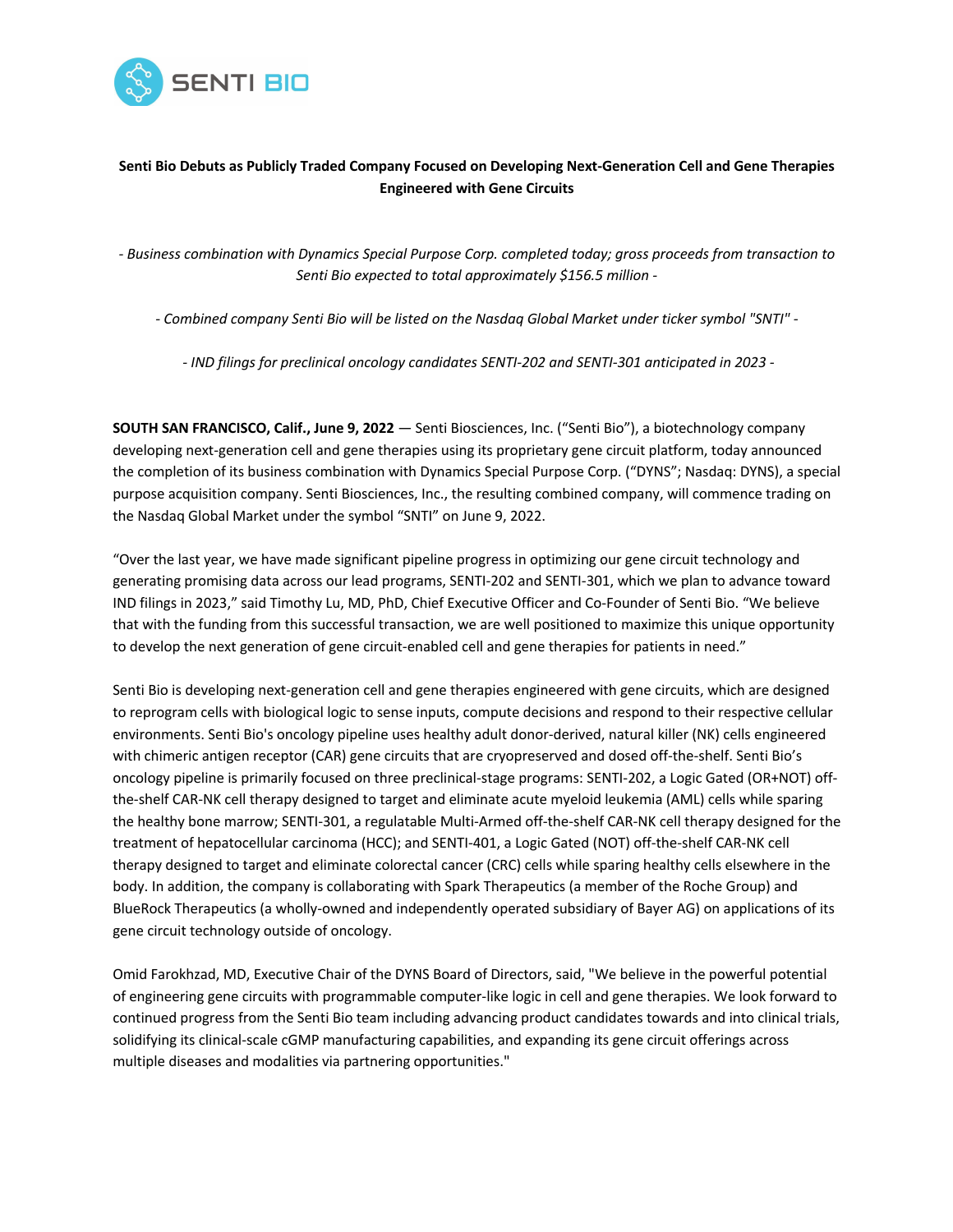

Mostafa Ronaghi, PhD, CEO of DYNS added, "We have been very impressed with Senti's approach and platform, which has the potential to define the future of cell and gene therapy. Senti's scientific founders and management are pioneers in the field of mammalian synthetic biology and have assembled a highly qualified team to use this platform to improve the lives of patients in oncology and many other disease categories."

Senti Bio received gross proceeds of approximately \$140.3 million of the expected \$156.5 million in connection with the business combination, which included funds held in DYNS's trust account of \$84.5 million (net of redemptions), \$50.6 million of the expected \$66.8 million in proceeds from a private investment in public equity (PIPE) financing that closed concurrently with the consummation of the business combination, and a recent \$5.2 million investment by Leaps by Bayer, the impact investment arm of Bayer AG, through the purchase of a convertible note that was exchanged (at \$10.00 per share, with accrued interest canceled) at the closing of the business combination for common equity with the same rights as the PIPE shares. Senti Bio expects the proceeds from this transaction, combined with cash on hand, to fund operations into 2024.

Investors in DYNS include funds managed by ARK Investment Management LLC, funds and accounts managed by Counterpoint Global (Morgan Stanley Investment Management), Invus, and funds and accounts advised by T. Rowe Price Associates, Inc., among others.

Investors participating in the PIPE financing as of the closing of the business combination included 8VC, Amgen Ventures, funds and accounts managed by Counterpoint Global (Morgan Stanley Investment Management), Invus, NEA, Parker Institute for Cancer Immunotherapy, and T. Rowe Price funds, among others. Of the \$66.8 million in subscriptions for the PIPE financing, \$16.2 million has yet to be funded as one investor, who entered into a subscription agreement concurrently with Senti Bio and DYNS's execution of the business combination agreement in December 2021, has not funded its commitment. Senti Bio intends to enforce such one investor's legal obligations under its subscription agreement. Solely for purposes of consummating the business combination on June 8, 2022, Senti Bio agreed to waive the \$150 million available cash closing condition under the business combination agreement previously entered into with DYNS (as a result of such one investor failing to timely fund its \$16.2 million commitment).

DYNS's board members, Dr. Omid Farokhzad and David Epstein, have joined the Senti Bio Board of Directors. The other Senti Bio board members are Susan Berland, Dr. James Collins, Dr. Brenda Cooperstone, Dr. Timothy Lu and Edward Mathers.

## **Uses of Proceeds and Planned Milestones**

Proceeds from the transaction are expected to provide Senti Bio with capital to further develop its gene circuit technologies and therapeutic pipeline, including:

- Conducting Investigational New Drug- (IND) enabling studies for SENTI-202 and SENTI-301
- Building out clinical-scale current good manufacturing practice (cGMP) capabilities and enabling cGMP runs for off-the-shelf CAR-NK cell therapies; Alameda, CA, facility startup on track for year-end 2022
- Filing IND applications for SENTI-202 and SENTI-301 in 2023
- Advancing SENTI-202 and SENTI-301 toward Phase 1/2 dose escalation clinical trials
- Advancing its gene circuit platform with additional programs, such as SENTI-401 towards an anticipated IND filing in 2024, for solid tumors
- Building out its gene circuit platform to expand modalities and therapeutic areas through potential collaborations and/or partnerships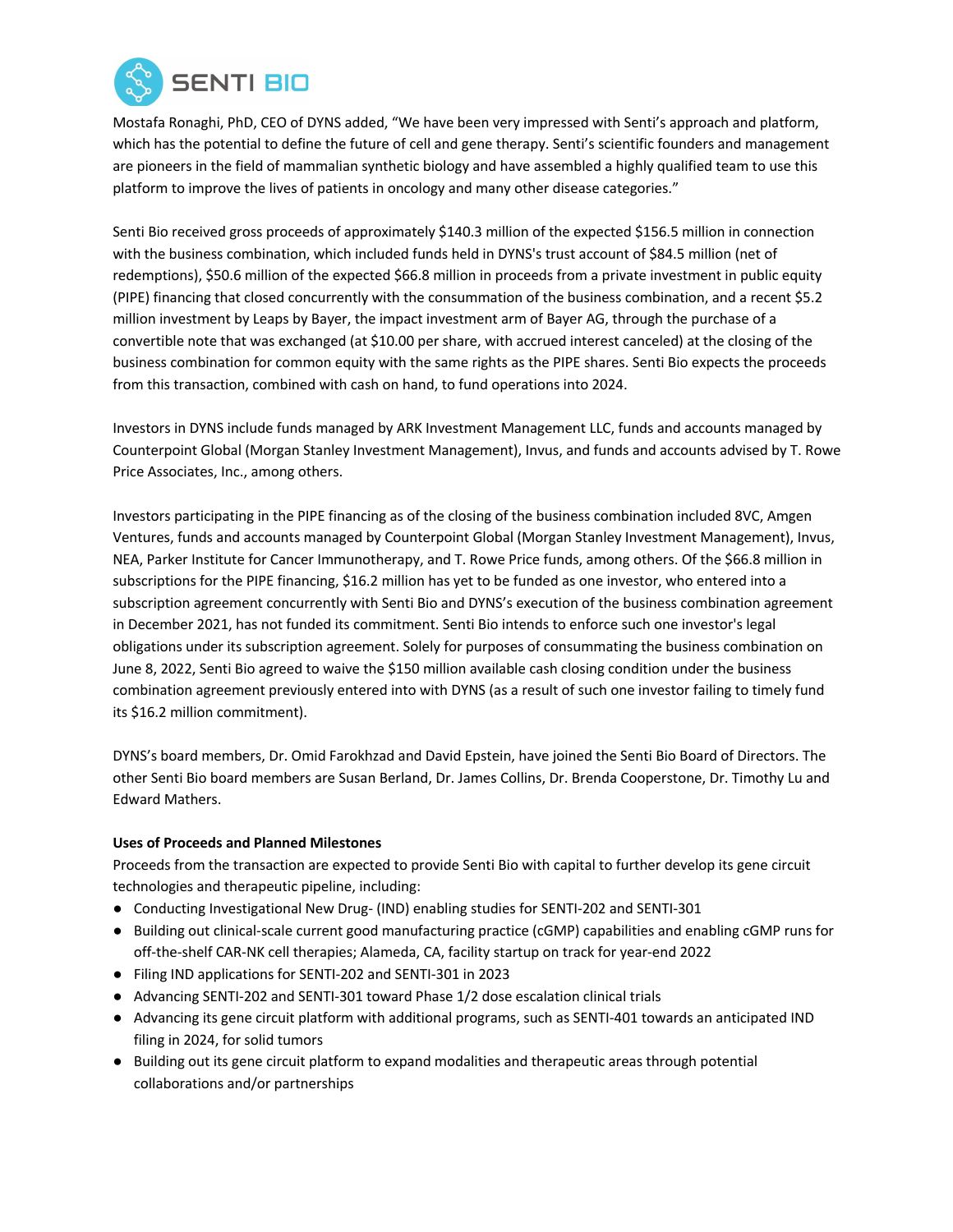

### **Summary of Progress to Date**

- Advanced SENTI-202, a Logic Gated off-the-shelf CAR-NK cell therapy for the treatment of AML: generated preclinical data demonstrating FLT3 OR CD33 NOT EMCN Logic Gate and a proprietary calibrated release IL-15 (crIL-15) cytokine; presented at the American Society of Gene & Cell Therapy (ASGCT) 2022 meeting
- Advanced SENTI-301, a Multi-Armed off-the-shelf CAR-NK cell therapy for the treatment of HCC: generated preclinical data demonstrating a GPC3 targeting CAR, a Regulator Dial designed to control expression of calibrated release IL-12 under the control of an FDA-approved small molecule, and a proprietary crIL-15; presented at the ASGCT 2022 meeting
- Advanced SENTI-401, a Logic Gated off-the-shelf CAR-NK cell therapy for the treatment of CRC: generated preclinical data demonstrating the use of gene circuits to target CEA expressing cancer cells while protecting VSIG2 expressing healthy cells with expression of multiple payloads to address the immunosuppressive tumor microenvironment; presented at the American Association for Cancer Research (AACR) 2022 meeting
- Commenced build out within an approximately 92,000 square foot clinical-scale cGMP manufacturing facility for off-the-shelf CAR-NK cell therapies
- Hired cell therapy and oncology drug development expert, Dr. Kanya Rajangam as Chief Medical and Development Officer, to lead Senti Bio's novel off-the-shelf CAR-NK cell oncology programs into and through clinical development
- Established collaborations with biopharmaceutical companies, Spark Therapeutics and BlueRock Therapeutics, to demonstrate the broad potential of gene circuits, including Smart Sensors to precisely detect distinct cell types or disease environments, adeno-associated virus (AAV) gene therapy for rare diseases and induced pluripotent stem cell (iPSC) therapies for regenerative medicines

### **Advisors**

J.P. Morgan acted as lead capital markets advisor to DYNS and as co-placement agent to DYNS on the PIPE. Morgan Stanley & Co. LLC acted as financial advisor to DYNS and as co-placement agent to DYNS on the PIPE. BofA Securities acted as exclusive financial advisor to Senti Bio and as co-placement agent to DYNS on the PIPE. Davis Polk & Wardwell LLP acted as legal advisor to DYNS. Goodwin Procter LLP acted as legal advisor to Senti Bio. Latham & Watkins LLP acted as legal advisor to J.P. Morgan, Morgan Stanley & Co. LLC and BofA Securities in their roles as placement agents for the PIPE.

## **About Senti Bio**

Our mission is to create a new generation of smarter medicines that outmaneuver complex diseases using novel and unprecedented approaches. To accomplish this, we are building a synthetic biology platform that may enable us to program next-generation cell and gene therapies with what we refer to as Gene Circuits. These Gene Circuits, which are created from novel and proprietary combinations of DNA sequences, are designed to reprogram cells with biological logic to sense inputs, compute decisions and respond to their cellular environments. We aim to design Gene Circuits to improve the intelligence of cell and gene therapies in order to enhance their therapeutic effectiveness, precision and durability against a broad range of diseases that conventional medicines do not readily address. Our synthetic biology platform utilizes off-the-shelf chimeric antigen receptor natural killer (CAR-NK) cells, outfitted with these Gene Circuit technologies, to target particularly challenging liquid and solid tumor oncology indications. Our lead programs include SENTI-202 and SENTI-301. SENTI-202 is a Logic Gated OR+NOT off-the-shelf CAR-NK cell therapy designed to target and eliminate acute myeloid leukemia (AML) cells while sparing the healthy bone marrow. SENTI-301 is a Multi-Armed off-the-shelf CAR-NK cell therapy designed for the treatment of hepatocellular carcinoma (HCC). We anticipate filing Investigational New Drug (IND) applications in 2023 for both candidates. Over the past several months, Senti Bio scientists have presented preclinical proof-of-concept data across various programs including at the annual meetings of the American Society of Gene and Cell Therapy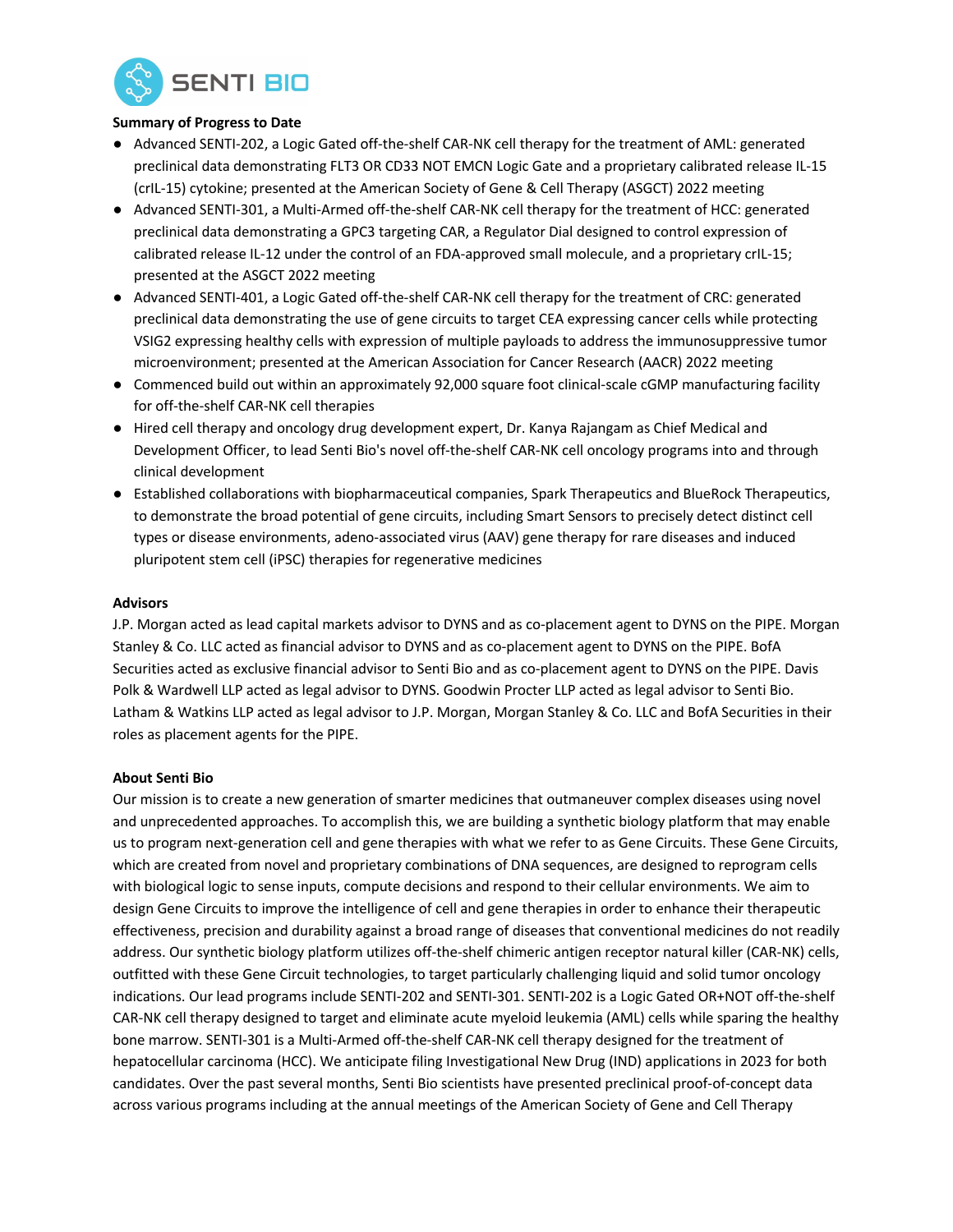

(ASGCT), the American Association for Cancer Research (AACR), and the American Society of Hematology (ASH). We have also demonstrated the breadth of our Gene Circuits in other modalities and diseases outside of oncology and have executed partnerships with Spark Therapeutics and BlueRock Therapeutics to advance these capabilities. For more information, please visit the Senti Bio website at https://www.sentibio.com.

### **About Dynamics Special Purpose Corp.**

DYNS was formed in May 2021 for the purpose of effecting a merger, capital stock exchange, asset acquisition, stock purchase, reorganization, or similar business combination with one or more businesses. It focused its search in healthcare and the life sciences, including development platforms that enable applications in prevention, diagnosis, treatment, or advanced biomaterials and, within that context, life-sciences tools, enabling software, synthetic biology and novel drug discovery.

### **Forward-Looking Statements**

This press release contains certain forward-looking statements within the meaning of the "safe harbor" provisions of the United States Private Securities Litigation Reform Act of 1995 with respect to DYNS and Senti Bio. These forward-looking statements generally are identified by the words "believe," "could," "predict," "continue," "ongoing," "project," "expect," "anticipate," "estimate," "intend," "strategy," "future," "opportunity," "plan," "may," "should," "will," "would," "will be," "will continue," "will likely result," "forecast," "seek," "target" and similar expressions that predict or indicate future events or trends or that are not statements of historical matters. Forward-looking statements are predictions, projections and other statements about future events that are based on current expectations of Senti Bio's and DYNS's management and assumptions, whether or not identified in this document, and, as a result, are subject to risks and uncertainties. Forward-looking statements include, but are not limited to, statements regarding estimates and forecasts of financial and performance metrics, projections of market opportunity and market share, expectations and timing related to preclinical, clinical and regulatory milestones, potential benefits of the business combination and the potential success of Senti Bio's business strategy, the initial market capitalization and cash runway of the combined company, the benefits of the business combination, as well as statements about the potential attributes and benefits of Senti Bio's product candidates and the progress and timing of Senti Bio's product development activities, IND filings and clinical trials and expectations related to the effects of the business combination and the PIPE financing, including the unfunded portion thereof. These forward-looking statements are provided for illustrative purposes only and are not intended to serve as, and must not be relied on by any investor as, a guarantee, an assurance, a prediction or a definitive statement of fact or probability. Actual events and circumstances are difficult or impossible to predict and will differ from assumptions. Many actual events and circumstances are beyond the control of Senti Bio and DYNS. Many factors could cause actual future events to differ materially from the forward-looking statements in this document, including but not limited to: (i) changes in domestic and foreign business, market, financial, political and legal conditions, (ii) risks that the transaction disrupts current plans and operations of Senti Bio and potential difficulties in Senti Bio employee retention as a result of the transaction, (iii) the outcome of any legal proceedings that may be instituted against Senti Bio or DYNS related to the Business Combination Agreement or the transaction, or any governmental or regulatory proceedings, investigations or inquiries, (iv) volatility in the price of Senti Bio's securities, which may arise due to a variety of factors, including changes in the competitive and highly regulated industries in which Senti Bio currently operates and plans to operate, variations in operating performance across competitors, changes in laws and regulations affecting DYNS's or Senti Bio's business and changes in the capital structure of the combined company, (v) the ability to implement business plans, forecasts and other expectations after the completion of the transaction, to realize the anticipated benefits of the transaction, and to identify and realize additional opportunities, (vi) the risk of downturns and a changing regulatory landscape in Senti Bio's highly competitive industry, (vii) risks relating to the uncertainty of any